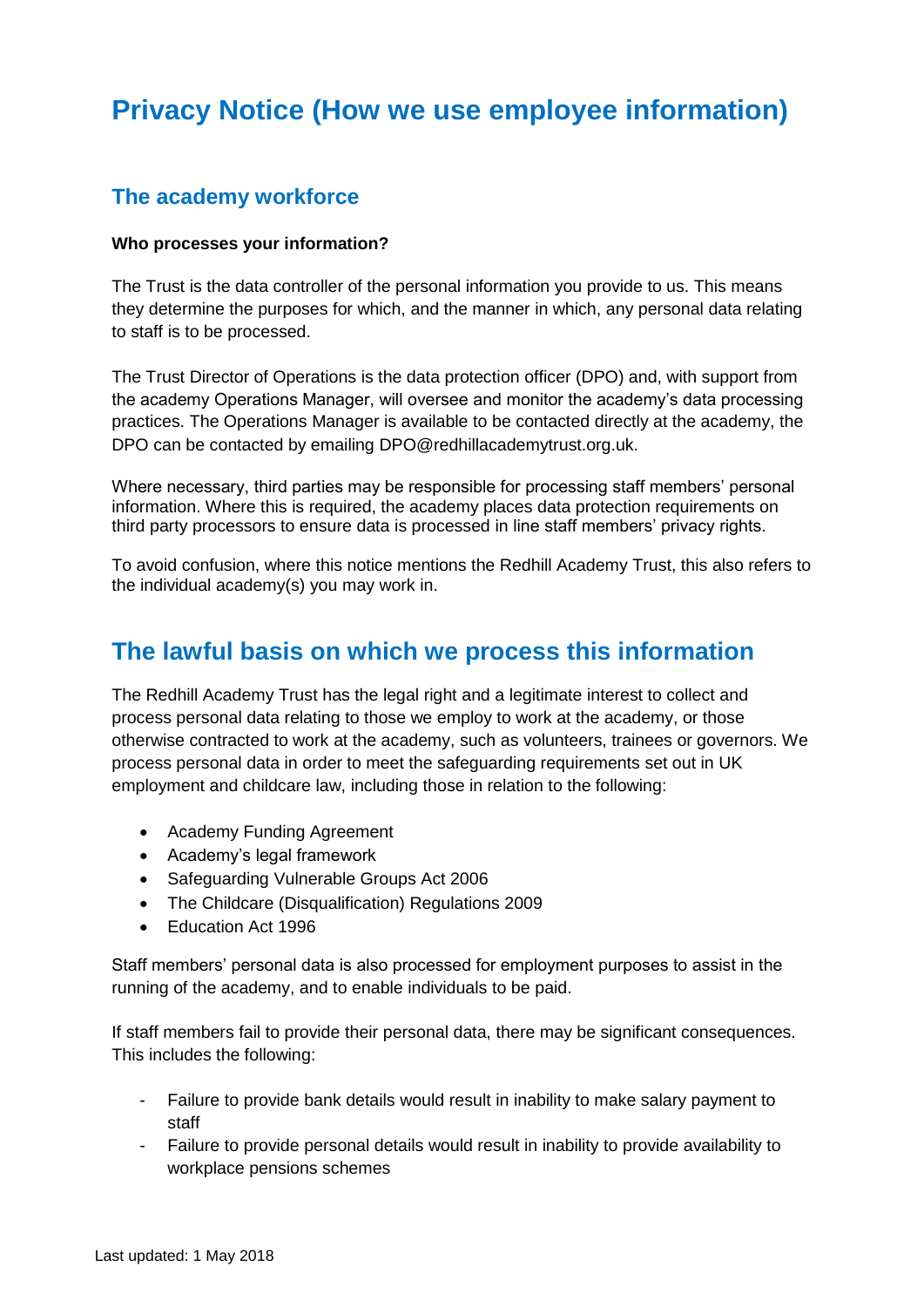- Failure to provide evidence of eligibility to work with Students would be unable to be employed at the academy
- Failure to provide evidence of Right to Work in the UK, employees found to be working illegally could face prosecution, as could the employer
- Failure to provide accurate tax codes and/or national insurance numbers could lead to issues of delayed payments or an employee paying too much tax
- Failure to provide Emergency Contact details, would deny the employer provision of duty of care

#### **For which purposes are your personal data processed?**

In accordance with the above, staff members' personal data is used for the following reasons:

- Contractual requirements
- Employment checks, e.g. right to work in the UK
- Salary requirements
- Statutory Reporting purposes

#### **Which data is collected?**

The personal data the academy will collect from the academy workforce includes the following:

- personal information (such as name, employee or teacher number, national insurance number)
- special categories of data including characteristics information such as gender, age, ethnic group
- contract information (such as start dates, hours worked, post, roles and salary information)
- work absence information (such as number of absences and reasons)
- qualifications (and, where relevant, subjects taught)

The collection of personal information will benefit both the DfE and the Trust by:

- Improving the management of workforce data across the sector.
- Enabling the development of a comprehensive picture of the workforce and how it is deployed.
- Informing the development of recruitment and retention policies.
- Allowing better financial modelling and planning.
- Enabling ethnicity and disability monitoring.
- Supporting the work of the academy teachers' review body.

#### **Will your personal data be sought from third parties?**

Staff members' personal data may be obtained and processed from third parties where the law requires the academy to do so, e.g. medical records from a GP. The categories of data obtained and processed from third parties include:

Medical Records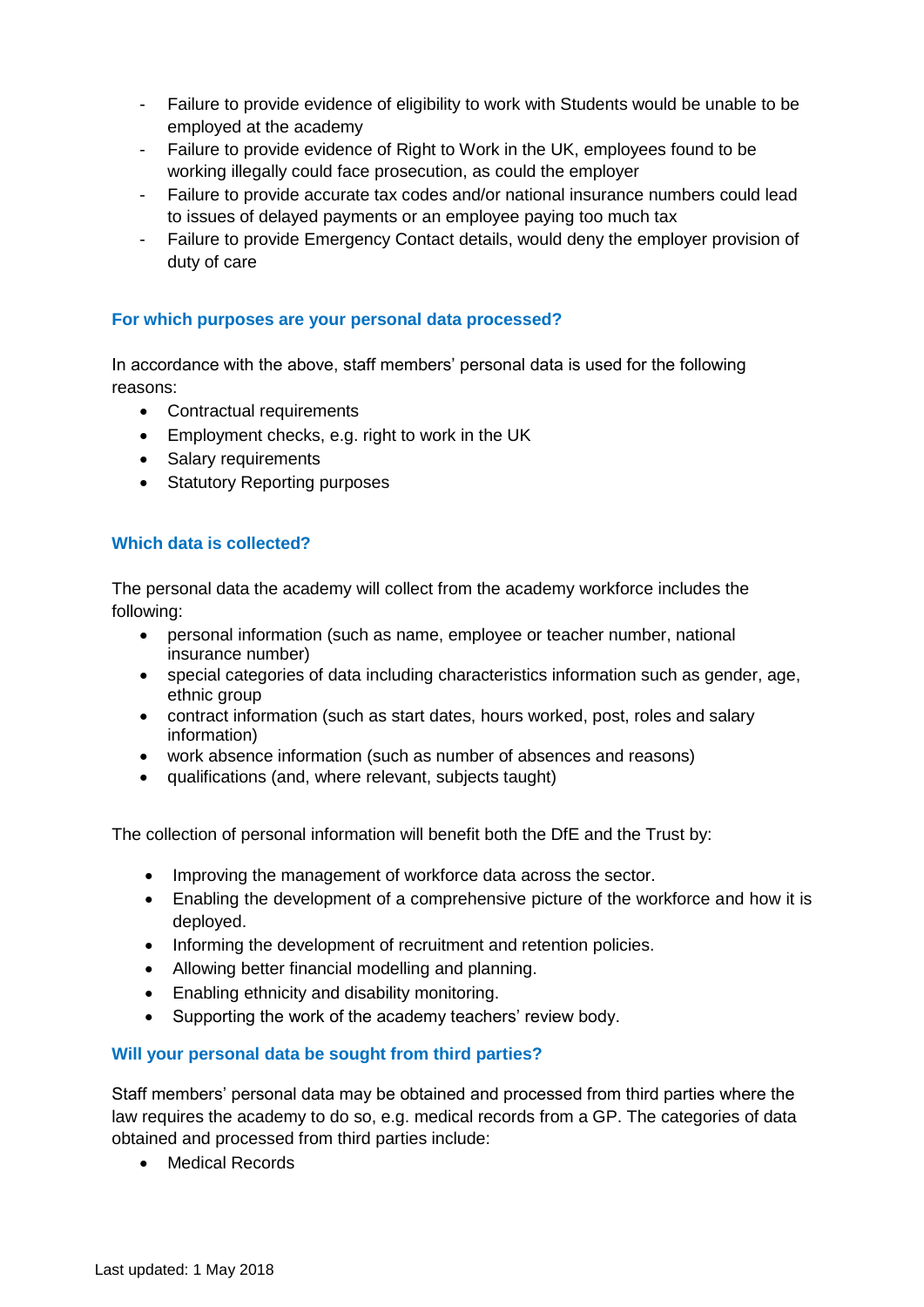• Positive Disclosure (DBS)

Where data is obtained from third parties, the personal data originates from the following sources:

- Employers GP
- Disclosure and Barring Service

#### **How is your information shared?**

The Redhill Academy Trust will not share your personal information with any third parties without your consent, unless the law allows us to do so.

We are required, by law, to pass on some personal information to our LA and the DfE. This includes the following:

- Local Authority
- the Department for Education (DfE)
- External Payroll Provider
- HMRC
- Workplace Pension Funds
- Occupational Health Partners
- Disclosure & Barring Service Partners

#### **How long is your data retained for?**

Staff members' personal data is retained in line with the Redhill Academy Trust's Data Retention Records Management Policy.

Personal information may be retained for the following periods depending on the nature of the information. Data will only be retained for as long as is necessary to fulfil the purposes for which it was processed, and will not be retained indefinitely.

If you require further information regarding retention of data, and the periods for which your personal data is held for, please request a copy of our Records Management Policy.

#### **What are your rights?**

As the data subject, you have specific rights to the processing of your data.

You have a legal right to:

- Request access to the personal data that the Redhill Academy Trust holds.
- Request that your personal data is amended.
- Request that your personal data is erased.
- Request that the processing of your data is restricted.

Where the processing of your data is based on your explicit consent, you have the right to withdraw this consent at any time. This will not affect any personal data that has been processed prior to withdrawing consent.